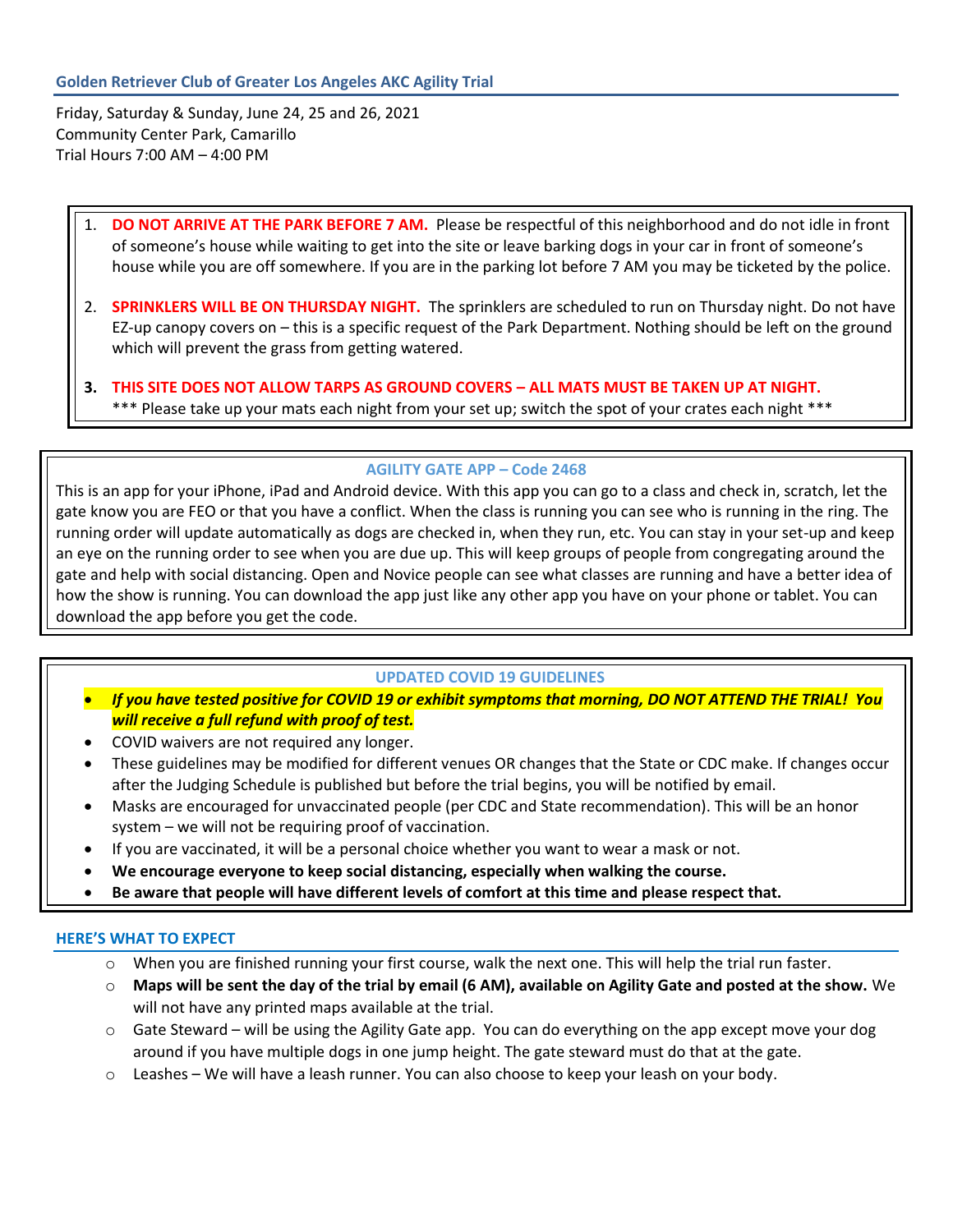## **SCHEDULE OF EVENTS**

Thank you for your entry. This is the second confirmation of your entry into the GRCGLA AKC agility trial June 24-26, 2022 at Community Center Park in Camarillo. Please check ALL the information in your confirmation carefully. If there are any errors please contact Stephanie at [stephnishimoto@gmail.com](mailto:agilesam@gmail.com) (818) 231-2485. If you need to make corrections please put "GRCGLA" in your subject line.

The running order can be found on the website [\(www.lyndatjarksagility.com](http://www.lyndatjarksagility.com/) ).

## **NOVICE AND OPEN COMPETITORS**

If you have any questions or need help with anything please come to the score table and someone there will be happy to help you. If this confirmation is confusing to you and you need some further explanation email Stephanie at [stephnishimoto@gmail.com](mailto:agilesam@gmail.com) and she will help you make sense of it.

#### **MOVE-UPS**

All pre-show move-ups must be received **by 6 PM, Monday, June 20**. The AKC requires move-ups to be in writing. You may send an email for a move-up to [stephnishimoto@gmail.com](mailto:agilesam@gmail.com) with your name, your dog's call name, the name and date of the trial and what class you want the dog moved to. If you miss the deadline for move-ups, you may move your dog up on the first day of the show for any subsequent days even if you are not showing a dog that day. A friend may do the move-up for you if you are not there. You may NOT move up the day of the show for that day.

There will be day-to-day move-ups at the show, provided the Trial Secretary receives the move-up within 15 minutes after the end of the last class. There will be no move-ups in the morning before the start of the trial.

However, a dog which has been entered in a Novice A class for which it is not eligible to be entered in due to class restrictions on the dog or handler, may be moved to the Novice B class under the following conditions:

- The request for the move must be in writing and presented to the superintendent or Trial Secretary at least 30 minutes prior to the start of each trial.
- The request must state the reason and justification for the move from the Novice A to the Novice B class.

#### **DIRECTIONS: Community Center Park, 1605 East Burnley Street, Camarillo, CA 93010**

From SOUTH - Take US HWY 101 North, exit Carmen (Exit 54), turn right onto Carmen. Go to Burnley Ave (first Stop sign) and turn right. Turn left into the parking lot.

From NORTH – Take US HWY 101 South, exit Carmen (Exit 54), turn left off the ramp onto Ventura Blvd and turn left on Carmen. Go to Burnley Ave (first Stop sign) and turn right. Turn left into the parking lot.

#### **SET-UP & SECURITY**

Set-up is noon-3 PM on Thursday. If you would like to help unload the trailer you can come at noon and help unload and set up. Anyone else will not be able to set up before 3 PM. No EZ-up canopy covers can be left on as the sprinklers will be turned on Thursday night – this is a specific request of the Park Department.

#### **MEASURING**

Ginger Robertson is a not Volunteer Measuring Official (VMO). If you need to be measured, you MUST be measured before your first run. If you need help getting measured, come by the scoring table and we will be happy to help you.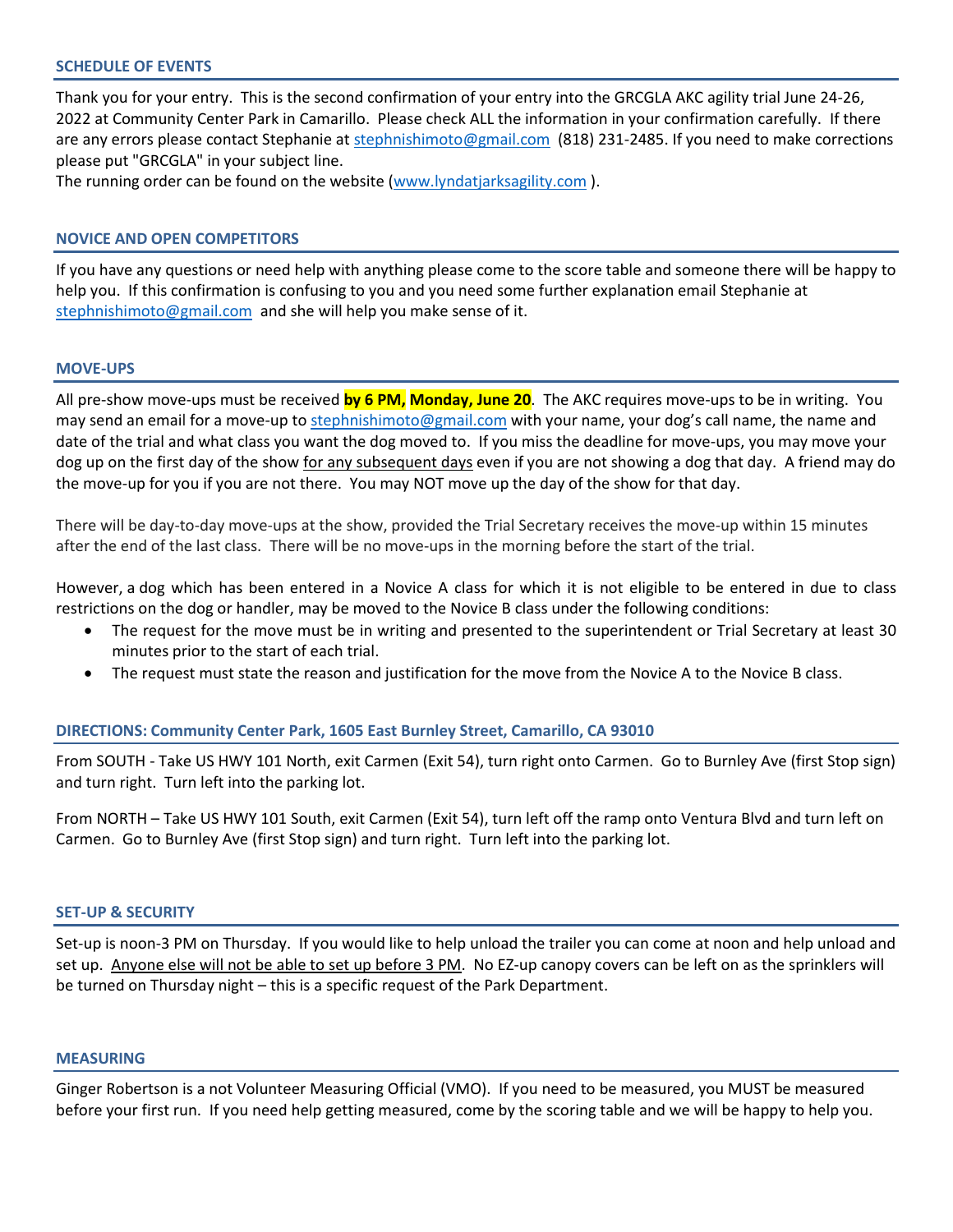Listed below are **estimated** arrival times for each day. The running order can be found on the website [\(www.lyndatjarksagility.com](about:blank)).

**When you are done running the first class, walk in the other ring to help make the trial run faster.**

## **FIRST DOG ON THE LINE 8:30 AM FRI, 8:00 AM SAT/SUN**

**Please listen for any announcements about a change in the run order or walk-throughs. Dogs may be run in a different height or dog order from what is listed below when, in the opinion of the judge(s) and/or the Event Committee, such a change will result in a desirable and reasonable time savings. If necessary, walk-throughs may be added or combined if there are conflicts.**

| <b>FRIDAY</b>                                           |                                                          |  |  |  |
|---------------------------------------------------------|----------------------------------------------------------|--|--|--|
| This is a one judge, two ring trial                     |                                                          |  |  |  |
|                                                         | A, B and Preferred will run concurrently in all Classes  |  |  |  |
|                                                         | All classes will run Tall to Small                       |  |  |  |
| <b>FRIDAY ESTIMATED ARRIVAL TIMES</b>                   | <b>FRIDAY RUNNING ORDER</b>                              |  |  |  |
| FAST & T2B -- 8:00 AM                                   | Walk/run FAST in STD ring, first dog on the line 8:30 AM |  |  |  |
| Ex/Master 20"-24C -- 9:00 AM                            | Walk/run T2B in the JWW ring                             |  |  |  |
| Ex/Master 4"-16" -- 10:30 AM                            | Walk/run Ex/Master 24C - 20" STD                         |  |  |  |
| Premier classes -- 12:00 Noon                           | Walk/run Ex/Master 24C - 20" JWW                         |  |  |  |
|                                                         | Walk/run Ex/Master 16" - 4" STD                          |  |  |  |
|                                                         | Walk/run Ex/Master 16" - 4" JWW                          |  |  |  |
|                                                         | Walk/run Premier STD                                     |  |  |  |
|                                                         | Walk/run Premier JWW                                     |  |  |  |
|                                                         | <b>SATURDAY</b>                                          |  |  |  |
|                                                         | This is a one judge, two ring trial                      |  |  |  |
| A, B and Preferred will run concurrently in all Classes |                                                          |  |  |  |
|                                                         | All classes will run Tall to Small                       |  |  |  |
| SATURDAY ESTIMATED ARRIVAL TIMES                        | <b>SATURDAY RUNNING ORDER</b>                            |  |  |  |
| FAST-7:30 AM                                            | Walk/run FAST in JWW ring, first dog on the line 8:00 AM |  |  |  |
| Ex/Master Tall - 8:00 AM                                | Walk/run Ex/Master 24C - 20" STD                         |  |  |  |
| Ex/Master Small - 10:00 AM                              | Walk/run Ex/Master 24C - 20" JWW                         |  |  |  |
| Premier STD - 12:30 PM                                  | Walk/run Ex/Master 16" - 4" STD                          |  |  |  |
| Open - 1:00 PM                                          | Walk/run Ex/Master 16" - 4" JWW                          |  |  |  |
| Novice - 1:30 PM                                        | Walk/run Premier STD                                     |  |  |  |
|                                                         | Walk/run Open JWW                                        |  |  |  |
|                                                         | Walk/run Open STD                                        |  |  |  |
|                                                         | Walk/run Novice JWW                                      |  |  |  |
|                                                         | Walk/run Novice STD                                      |  |  |  |
| <b>SUNDAY</b>                                           |                                                          |  |  |  |
|                                                         | This is a one judge, two ring trial                      |  |  |  |
| A, B and Preferred will run concurrently in all Classes |                                                          |  |  |  |
| All classes will run Tall to Small                      |                                                          |  |  |  |
| <b>SUNDAY ESTIMATED ARRIVAL TIMES</b>                   | <b>SUNDAY RUNNING ORDER</b>                              |  |  |  |
| $T2B - 7:30 AM$                                         | Walk/run T2B in STD ring, first dog on the line 8:00 AM  |  |  |  |
| Ex/Master Tall - 8:00 AM                                | Walk/run Ex/Master 24C - 20" JWW                         |  |  |  |
| Ex/Master Small - 10:00 AM                              | Walk/run Ex/Master 24C - 20" STD                         |  |  |  |
| Premier JWW - 12:00 noon                                | Walk/run Ex/Master 16" - 4" JWW                          |  |  |  |
| Open-12:30 PM                                           | Walk/run Ex/Master 16" - 4" STD                          |  |  |  |
| Novice - 1:00 PM                                        | Walk/run Premier JWW                                     |  |  |  |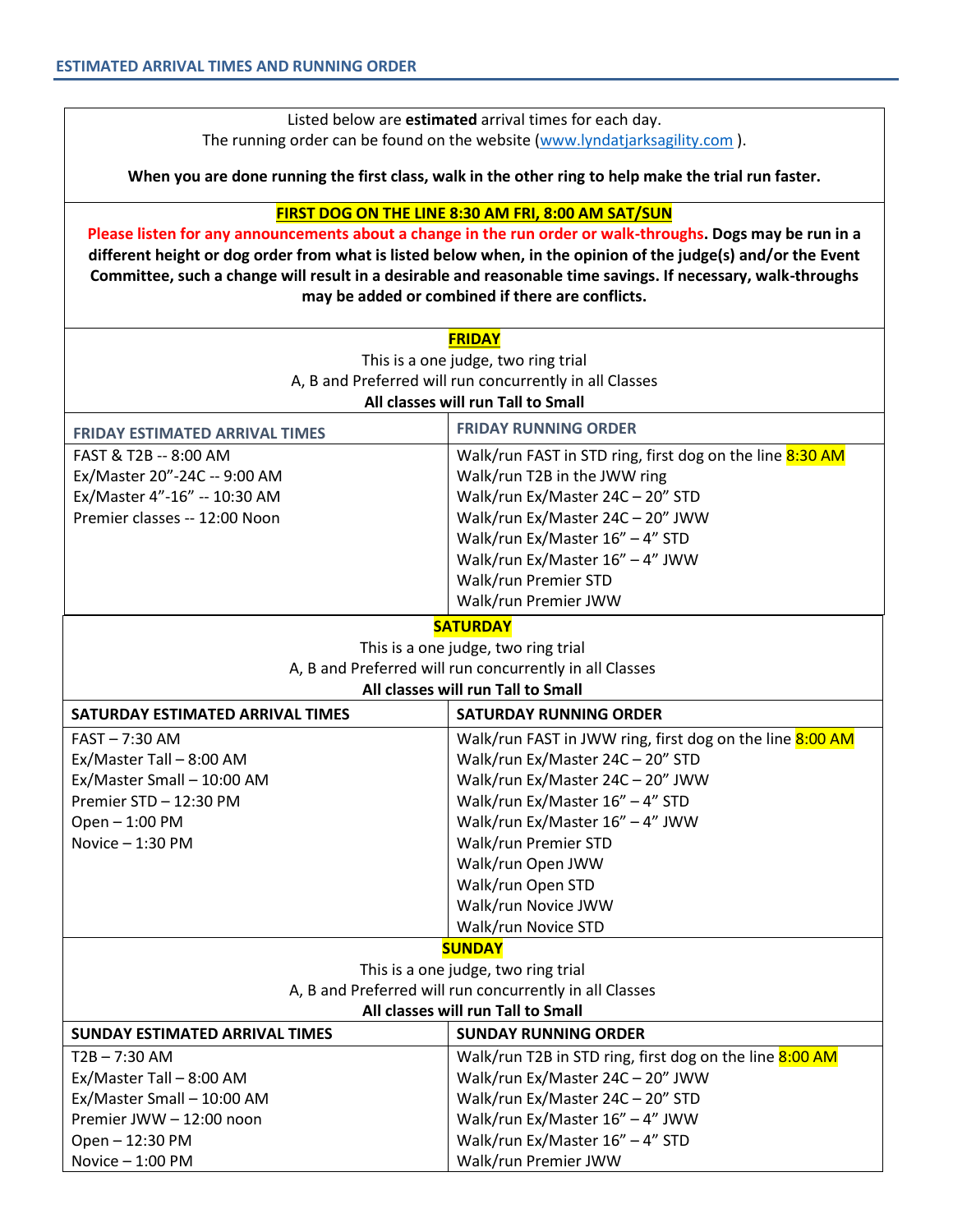| Walk/run Open STD   |
|---------------------|
| Walk/run Open JWW   |
| Walk/run Novice STD |
| Walk/run Novice JWW |

#### **JUDGE**

| Ginger Robertson | Friday   | FAST, T2B, Ex/M STD, Ex/M JWW, Premier STD, Premier JWW |
|------------------|----------|---------------------------------------------------------|
|                  | Saturday | FAST, All STD, All JWW, Premier STD                     |
|                  | Sunday   | T2B, All STD, All JWW, Premier JWW                      |

## **VETERNARIAN ON CALL**

**Veterinary Specialty & Emergency Center 2967 N. Moorpark Rd, Thousand Oaks, CA 91360 805-492-2436 Open 24 hours** Directions to Vet from the Park: Take 101 South to Exit 45 Lynn Road. Left onto Lynn Road for 3 miles, continue onto W Olsen Road for 1.2 miles. Turn right onto N Moorpark Road; ½ mile to parking lot won the right.

## *\*Posting of closest veterinary is not an endorsement of said vet\**

## **WORKERS, WORKERS, WORKERS – THANK YOU, THANK YOU, THANK YOU!!!**

Mikki Shannon will contact you separately regarding your assignments. Workers will receive a delicious lunch and drinks for the 1st class worked. Second and subsequent classes will earn you vouchers (dependent on class size) for use at future trials. These vouchers are nontransferable and expire in one year. If you can work contact Mikki at [trolleygld@aol.com](mailto:trolleygld@aol.com)

# *JUDGING PROGRAM*

|            |                    | <b>TOTAL of All</b><br><b>Groups</b> |                | (Contingent Upon Move-Ups Not Yet Received)<br><b>STANDARD</b> |                | <b>JWW</b>                   |
|------------|--------------------|--------------------------------------|----------------|----------------------------------------------------------------|----------------|------------------------------|
|            | Day Group          |                                      | <b>Entered</b> | (4,8,12,16,20,24,24C)                                          | <b>Entered</b> | (4,8,12,16,20,24,24C)        |
| <b>FRI</b> | Excellent          | 108                                  |                | 53 (5, 5, 9, 15, 16, 3, 0)                                     |                | 55 (5, 5, 9, 16, 17, 3, 0)   |
|            | Premier            | 20                                   |                | 9(0, 0, 0, 6, 2, 1, 0)                                         |                | 11(0, 0, 0, 7, 2, 2, 0)      |
|            | T <sub>2</sub> B   | 22                                   |                |                                                                |                | 22(0, 0, 3, 9, 9, 1, 0)      |
|            | Ex/M FAST          | 18                                   |                | 18 (0, 0, 3, 7, 7, 1, 0)                                       |                |                              |
|            | Open FAST          | $\mathbf{1}$                         |                | 1(0, 0, 0, 1, 0, 0, 0)                                         |                |                              |
|            | Novice FAST        | 4                                    |                | 4(1, 0, 0, 1, 2, 0, 0)                                         |                |                              |
|            | <b>Total Runs</b>  | 173                                  | 85             |                                                                | 88             |                              |
|            | <b>Total Dogs</b>  | 62                                   |                |                                                                |                |                              |
| <b>SAT</b> | Excellent          | 175                                  |                | 88 (4, 11, 13, 19, 33, 8, 0)                                   |                | 87 (4, 12, 13, 18, 32, 8, 0) |
|            | Premier            | 15                                   |                | 15 (0, 0, 1, 5, 7, 2, 0)                                       |                |                              |
|            | Open               | 16                                   |                | 6(0, 0, 0, 2, 4, 0, 0)                                         |                | 10(0, 0, 0, 4, 6, 0, 0)      |
|            | Novice             | 13                                   |                | 7(0, 0, 2, 2, 3, 0, 0)                                         |                | 6(0, 0, 2, 0, 3, 1, 0)       |
|            | Ex/M FAST          | 29                                   |                | 29 (1, 0, 4, 8, 14, 2, 0)                                      |                |                              |
|            | Open FAST          | $\overline{2}$                       |                | 2(0, 0, 0, 1, 1, 0, 0)                                         |                |                              |
|            | <b>Novice FAST</b> | 5                                    |                | 5(0, 0, 0, 1, 3, 1, 0)                                         |                |                              |
|            | <b>Total Runs</b>  | 255                                  | 152            |                                                                | 103            |                              |
|            | <b>Total Dogs</b>  | 107                                  |                |                                                                |                |                              |